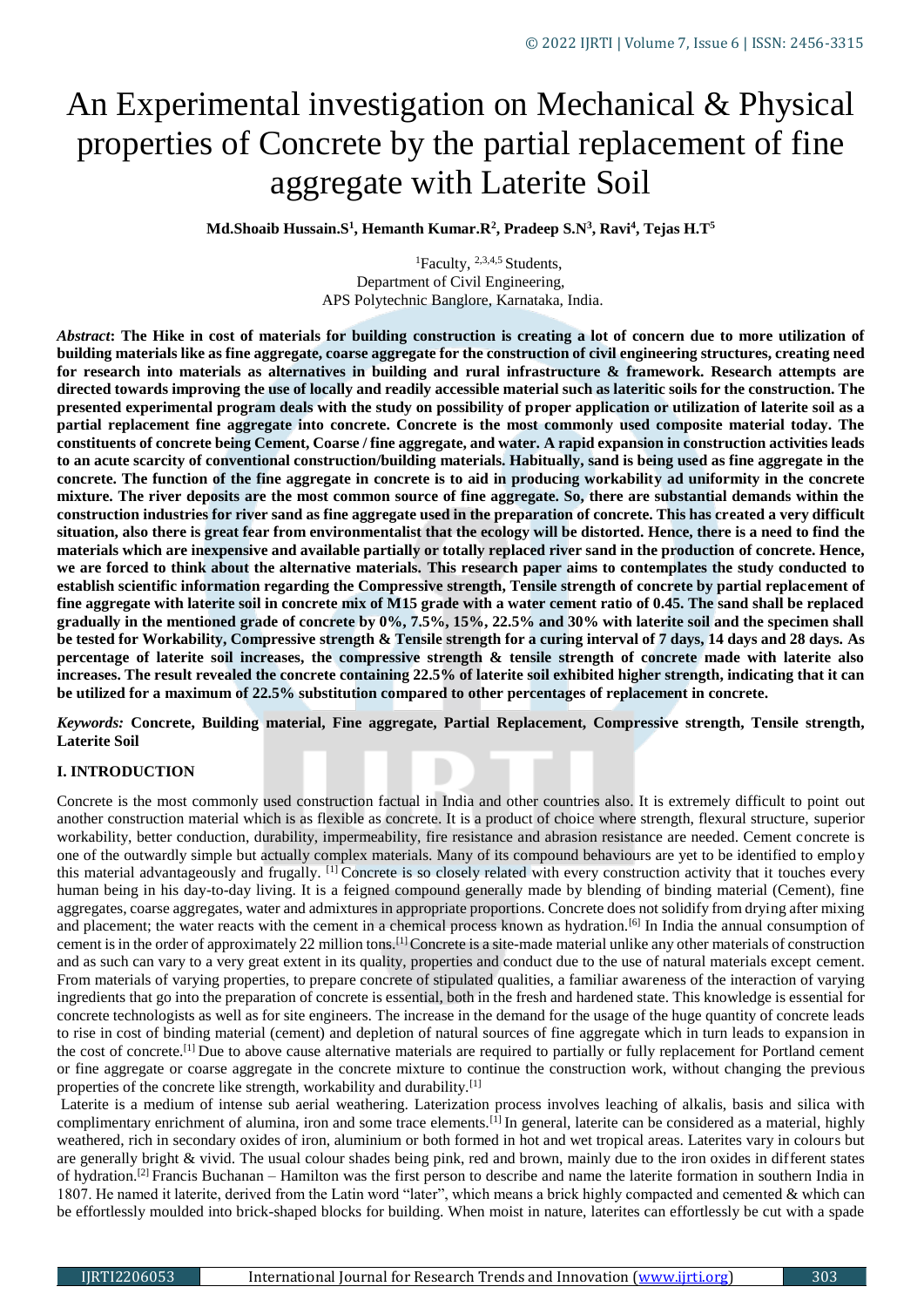into regular – sized blocks. Laterite is extracted while it is beneath the water table, so it is wet and soft. Upon exposure to air, it gradually hardens as the moisture between the flat clay particles evaporates and becomes resistant to atmospheric conditions.[2] The art of quarrying laterite material into masonry is suspected to have been acquaint from the Indian subcontinent. Iron oxides and aluminium oxides are abundant in weathered laterite soil. Moist or dry, it is either hard or soft, is capable of undergoing hardening when wet or dried. It is almost entirely devoid of bases and primary silicates. Laterite is the product of widespread and long-term tropical rock weathering exacerbated by excessive rainfall and high temperatures, according to a recent interpretation. As the world's infrastructure projects increase at a rapid rate. The availability of river sand is dwindling.<sup>[3][1]</sup> Due to a serious scarcity of river sand, indiscriminate sand mining has become common. Sand mining has serious backlashes such as River bank deterioration, river bed decline, loss in biodiversity. Researchers are undertaking several investigations to find substitutes to river sand, which can be incorporated as fine aggregate in mortars and concretes, to address the issues raised above.

Laterite has historically been one of the local resources. Laterite is soil and rock rich in iron and aluminium that is considered to have formed in hot, humid tropical settings. This soil has a rusty red colour due to the significant iron oxide content. Weathering of the parent rock causes them to develop. Its chemical composition varies widely depending on its origin, climate conditions and age. Lateritic soil has a high concentration of Fe (Iron) and just a moderate proportion of Al (Aluminum). According to chemical tests, Indian soils have significant quantities of iron and Aluminum but low levels of nitrogen, potassium, lime and organic matter.[3]

Need of the study: A major factor affecting the construction industry in developing countries is the cost of building materials most of which have to be imported from other parts of the country. Frequent increase in prices of building materials across India has reawakened serious awareness to relate research to production, especially in the use of local materials as alternatives in Construction of low-cost dwellings both in the urban and rural areas. One such regional material that is being researched is lateritic soils. Lateritic blocks have been one among of the considerable building materials in India for a prolonged time. The main reason is because it is the best soil type for construction due to its ideal combination of silt, sand  $\&$  clay. It merges the best of all their qualities into the composed balance for supporting the foundation. The soil doesn't expand, shift or shrink drastically  $\&$  handles the presence of water very well. The major reason for laterite soil being used in construction is When laterites are dried out, irreversible hardening occurs. It is locally available and the cost of obtaining it is very low. Results obtained from the previous researches show that it has already been successfully used as a base & sub base material for road construction. It is also suitable for being used as a filler material in embankment & dam constructions. This study is continuing effort to investigate the properties of lateritic soils with the view to improving such properties**.**

#### **II. OBJECTIVES OF THE PROJECT**

 Studying the feasibility of Laterite soil as a construction Material & to evaluate its suitability for use either in partial or full replacement to Sand in concrete.

Partial replacement of cement with the Laterite Soil & determining the workability, Compression strength & Split Tensile strength of concrete for 7, 14 & 28 days & to assess the optimum percentage of Laterite Soil to be added as a partial replacement for sand.

 Also, to Studying the variation in the effects of the Laterite Soil on the properties of concrete as a partial replacement of Sand

To demonstrate laterite soil as economical replacement to sand due to the regional availability.

### **III. MATERIALS & METHODOLOGY**

**CEMENT**: Ordinary Portland Cement (OPC) is the basic cement which is best suited for use in general concrete construction. In the present investigation, BIS mark 53 grade cement was used for all concrete mixes. The cement used was fresh and free from lumps. Testing of cement was carried out as per the guidelines of BIS: 12269-2010. The various tests results conducted on the cement are tabulated below

| Sl. No | <b>Characteristics</b>         | <b>Value Obtained</b> | As per BIS:12269-2010 |
|--------|--------------------------------|-----------------------|-----------------------|
|        | Normal Consistency (%)         | 34.%                  |                       |
| ۷.     | Initial setting time (minutes) | $43 \text{ min}$      | Not less than 30      |
| 3.     | Final setting time (minutes)   | $300 \text{ min}$     | Less than 600         |
| 4.     | Fineness $(\% )$               | 6.43 %                | Max 10                |
| J.     | Specific Gravity               |                       | 3.15                  |

#### **Table 01: Test results for Cement**

**FINE AGGREGATE:** Manufactured Sand was used as fine aggregate for the experimental program. The sand used in this research work was locally procured and conformed to grading zone III as per BIS: 383-2007. The sand was first sieved through 4.75 mm sieve to remove any particles greater than 4.75 mm and then was washed to remove the dust. The results of physical properties of the fine aggregates are represented below.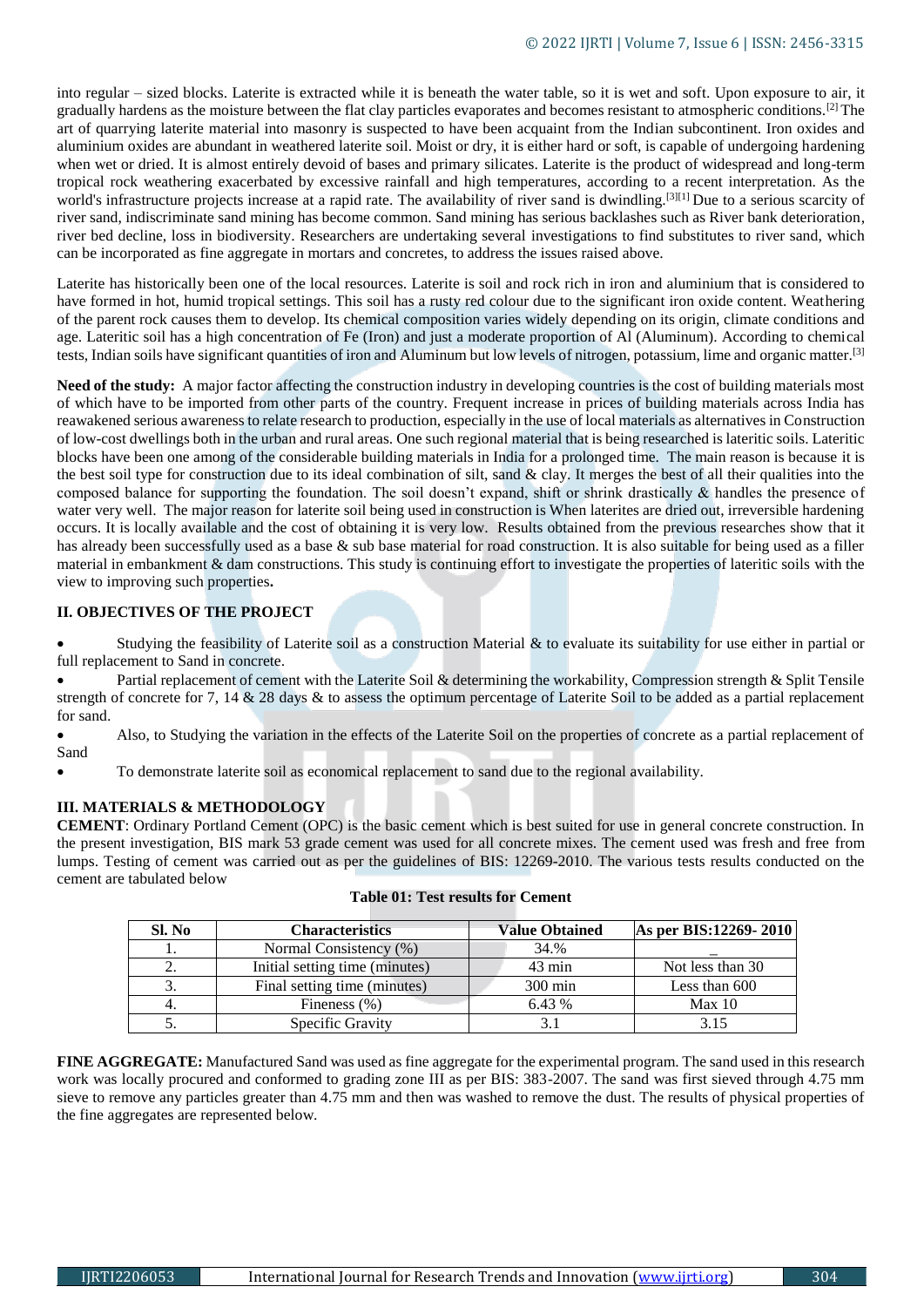| Sl. No | <b>Characteristics</b>  | <b>Value</b>          |
|--------|-------------------------|-----------------------|
|        | Type                    | Manufactured          |
| 2.     | Specific Gravity        | 2.4                   |
| 3.     | Packing Factor          | 1.08                  |
| 4.     | Density                 | $1620 \text{ kg/m}$ 3 |
| 5.     | <b>Fineness Modulus</b> | 2.41                  |
| 6.     | Grading Zone            | Zone III              |

**Table 02: Test results for Fine aggregate**

**COARSE AGGREGATE:** The crushed stone are mainly used as aggregates. Locally available coarse aggregates having the maximum size of 20mm passing and 16mm retained were used in the present study. Testing of coarse aggregates was done as per BIS: 2386-1963. The results of physical properties of coarse aggregate are shown in the table below

| Sl. | <b>Tests</b>            | <b>Results</b> | As per               | <b>BIS-Codes</b> |
|-----|-------------------------|----------------|----------------------|------------------|
| No  |                         |                | <b>BIS 2386-1963</b> |                  |
| 1.  | Specific gravity        | 2.63           | $2.5 - 2.9$          | IS-2386 Part III |
| 2.  | <b>Crushing Value</b>   | 23.35%         | Max 30%              | IS-2386 Part IV  |
| 3.  | <b>Abrasion Value</b>   | 21.5%          | Max 35%              | IS-2386 Part IV  |
| 4.  | <b>Impact Value</b>     | 14%            | Max 30%              | IS-2386 Part IV  |
| 5.  | <b>Elongation Index</b> | 8.8%           | $Max 2\%$            | IS-2386 Part III |
| 6.  | <b>Flakiness Index</b>  | 3.2%           | Max 30%              | IS-2386 Part I   |

**Table 03: Test results for Coarse Aggregate**

**LATERITE SOIL:** The word laterite is derived from Latin word "later", which means a brick, Laterite is soil and rock rich in iron and aluminium that is considered to have formed in hot, humid tropical settings. This soil has a rusty red colour due to the significant iron oxide content. Weathering of the parent rock causes them to develop <sup>[3].</sup> Its chemical composition varies widely depending on its origin, climate conditions and age. Lateritic soil has a high concentration of Fe (Iron) and just a moderate proportion of Al (Aluminum). When moist laterites can easily be cut with a spade into regular – sized blocks. Laterite is mined while it is below the water table, so it is wet and soft. Upon exposure to air, it gradually hardens as the moisture between the flat clay particles evaporates and becomes resistant to atmospheric conditions According to chemical tests, Indian soils have significant quantities of iron and Aluminum but low levels of nitrogen, potassium, lime and organic matter.<sup>[3]</sup>

**WATER:** Water is the most important ingredient of a concrete as hydration of cement is possible only in the presence of water. It helps in bonding between cementitious materials and the aggregates portable water confirming to the requirements as per IS 456- 2000 which is free from salts and impurities is used for washing aggregates, mixing and curing purposes.

The flow diagram below describes about the detailed experimental program which was followed for the conduction of the research work

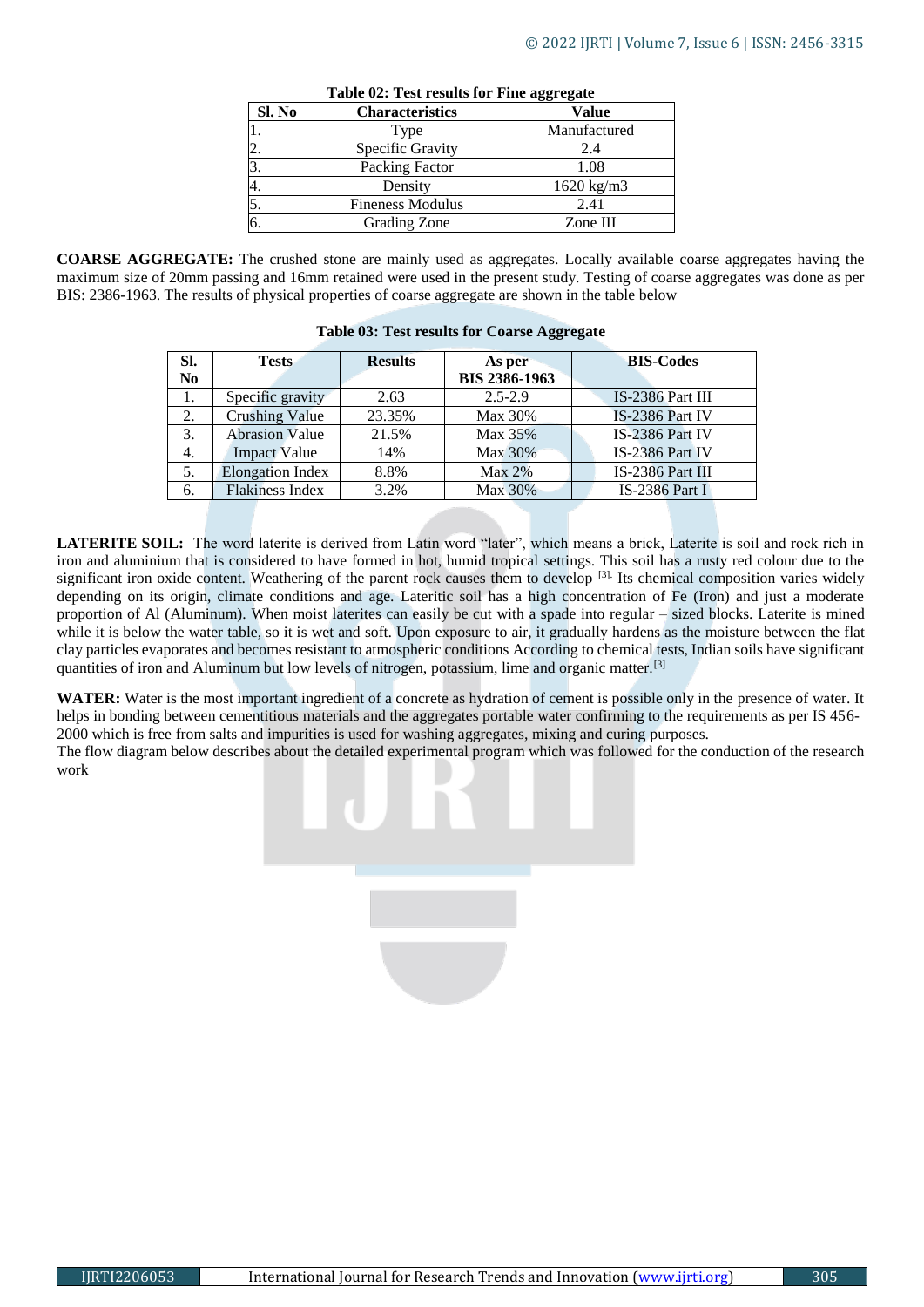

### **Figure 01: Steps involved in the Research Work**

#### **IV. RESULTS & DISCUSSIONS**

**Determination of Workability by Slump Cone & Compaction Factor Method -** the freshly mixed lateritized concrete sample was checked for workability by both the methods (slump & compaction factor) and the results are as listed below. The graphical variation clearly describes that, as the percentage of laterite soil in concrete increases, there is a decrease in the workability of the concrete mixture.

| Table 04: Test results for Variation in Workability by Slump cone & Compaction factor Method |
|----------------------------------------------------------------------------------------------|
|----------------------------------------------------------------------------------------------|

| $%$ Of<br>Replacement | <b>Slump</b><br>in Cm | Compaction<br>factor |
|-----------------------|-----------------------|----------------------|
| 0                     | 28                    | 0.98                 |
| 7.5                   | 27                    | 0.921                |
| 15                    | 26                    | 0.903                |
| 22.5                  | 26                    | 0.850                |
| 30                    | 24                    | 0.813                |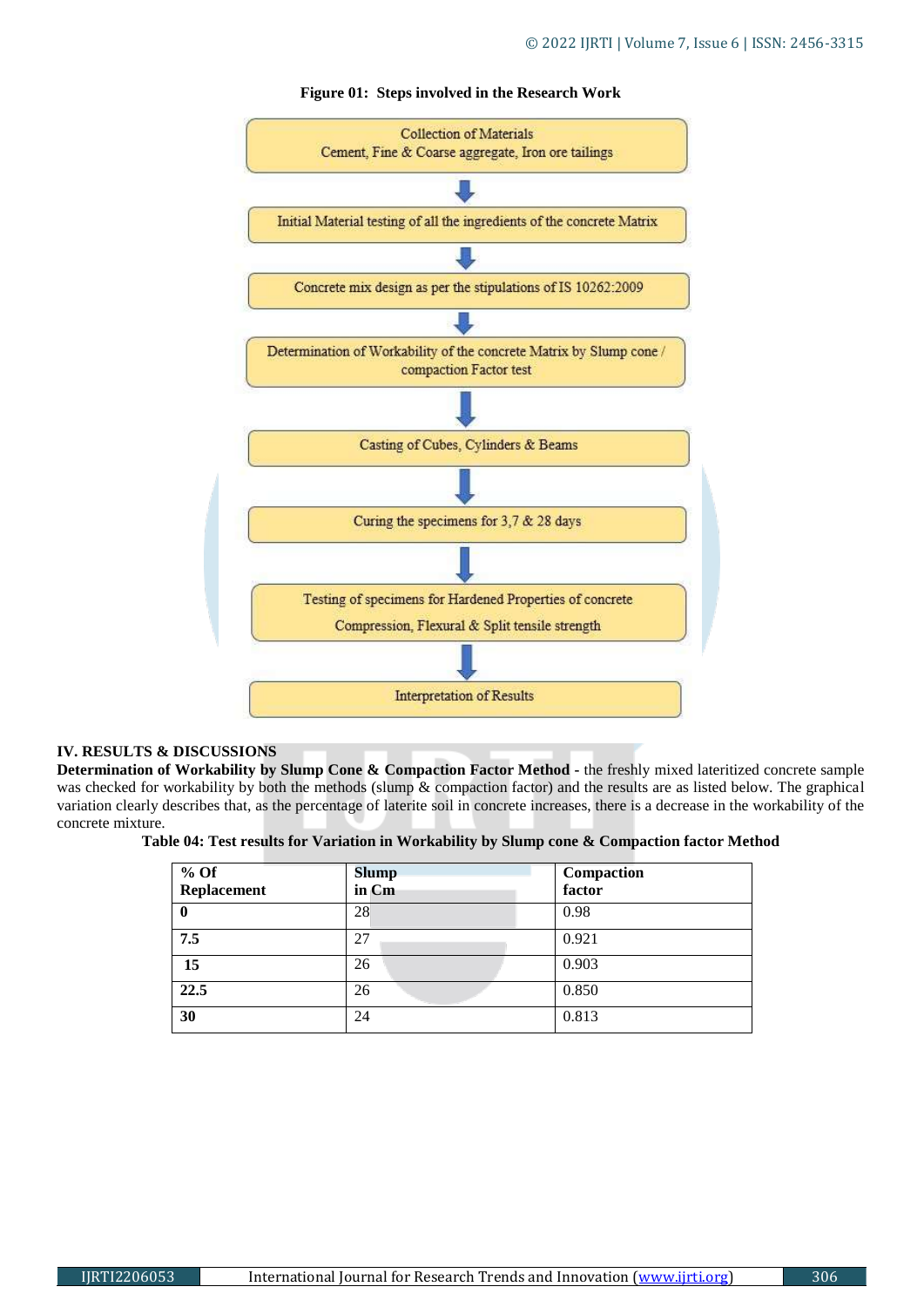

**Fig 2: variation in workability by slump cone method**



**Fig 03 – variation in workability by Compaction factor**

**Determination of Compressive strength –** Concrete cubes of standard size 150 \* 150 \* 150 mm were casted and the cubes were kept in a curing tank for a period of 7,14 & 28 days and later were surface dried in sunlight for 24 hours & were tested for compressive strength in a compression testing machine. The results for compressive strength obtained after 7,14 & 28 days of curing are as described below.

|               | Table 05: Variation in 7 days compressive strength        |                                 |   |     | Fig 04: Variation in 7 days compressive strength |      |    |
|---------------|-----------------------------------------------------------|---------------------------------|---|-----|--------------------------------------------------|------|----|
| % Replacement | <b>Variation in 7 days Compressive</b><br>strength in Mpa | 20                              |   |     | variation in 7 days compressive strength         |      |    |
| 0             | 12.57                                                     | <b>WE STRENGTH IN MPA</b><br>15 |   |     |                                                  |      |    |
| 7.5           | 13.12                                                     | 10                              |   |     |                                                  |      |    |
| 15            | 15.19                                                     | <b>COMPRESS</b><br>s            |   |     |                                                  |      |    |
| 22.5          | 16.078                                                    | o                               | o | 7.5 | 15                                               | 22.5 | 30 |
| 30            | 12.46                                                     |                                 |   |     | % OF REPLACEMENT                                 |      |    |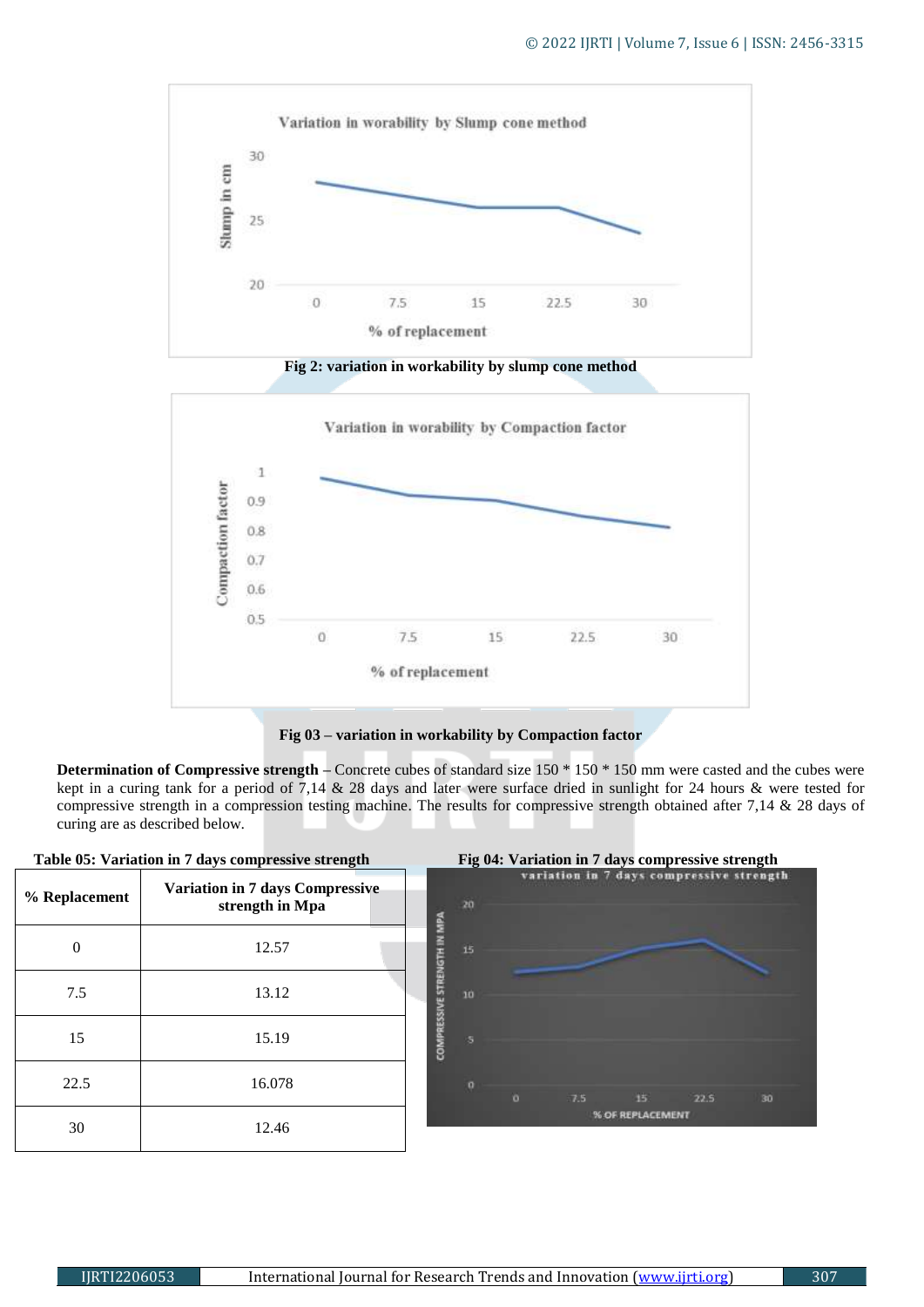| % Replacement | <b>Variation in 14 days Compressive</b><br>strength in Mpa |
|---------------|------------------------------------------------------------|
|               | 17.7                                                       |
| 7.5           | 18.07                                                      |
| 15            | 18.91                                                      |
| 22.5          | 19.29                                                      |
| 30            | 13.70                                                      |

#### **Table 06: Variation in 14 days compressive strength**

#### **Table 07: Variation in 28days compressive strength**

| % Replacement | <b>Variation in 28 days Compressive</b><br>strength in Mpa |  |
|---------------|------------------------------------------------------------|--|
|               | 19.44                                                      |  |
| 7.5           | 19.54                                                      |  |
| 15            | 21.02                                                      |  |
| 22.5          | 23.57                                                      |  |
| 30            | 12.60                                                      |  |







**Determination of Split Tensile strength –** Concrete cylinders of standard size 150 mm diameter & 300 mm height were casted and the cubes were kept in a curing tank for a period of 7,14 & 28 days and later were surface dried in sunlight for 24 hours & were tested for split tensile strength in a compression testing machine. The results for the same obtained after 7,14 & 28 days of curing are as described below.



 **Table 08: Variation in 7 days Split Tensile strength**

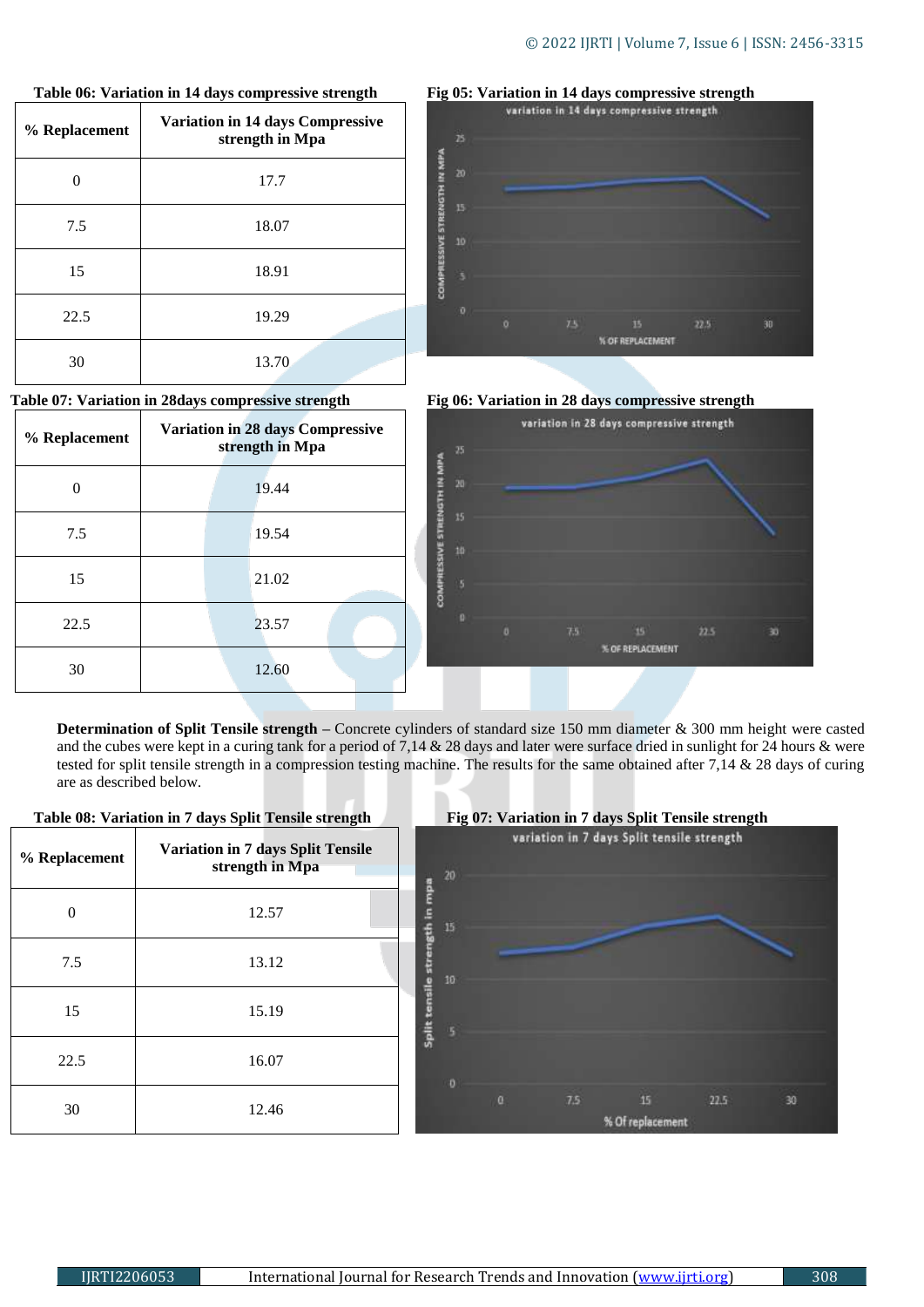| % Replacement | Twore $\sigma$ , and all $\alpha$ is a subject of $\sigma$ . The set of $\sigma$<br><b>Variation in 14 days Split Tensile</b><br>strength in Mpa |
|---------------|--------------------------------------------------------------------------------------------------------------------------------------------------|
| ∩             | 17.7                                                                                                                                             |
| 7.5           | 18.07                                                                                                                                            |
| 15            | 18.91                                                                                                                                            |
| 22.5          | 19.29                                                                                                                                            |
| 30            | 13.7                                                                                                                                             |

#### **Table 09: Variation in 14 days Split Tensile strength**

#### **Table 10: Variation in 28 days Split Tensile strength**

| % Replacement | <b>Variation in 28 days Split Tensile</b><br>strength in Mpa |
|---------------|--------------------------------------------------------------|
| 0             | 19.44                                                        |
| 7.5           | 19.54                                                        |
| 15            | 21.02                                                        |
| 22.5          | 23.57                                                        |
| 30            | 12.6                                                         |

## variation in 14 days Split Tensile strength 35 geh in mpe 1G  $\overline{t}$ 15 22.5 30 % Of replacement



**Fig 08: Variation in 14 days Split Tensile strength**



#### **V. CONCLUSIONS**

This Experimental research was conducted to evaluate the effects on the physical & mechanical properties of concrete by the partial replacement of fine aggregate with laterite soil. The following conclusions drawn are based on the result of the investigation: 1. Specific gravity of laterite soil (2.42) is near to the Specific gravity of manufactured sand (2.62).

2. Laterite soil replaced concrete shows lesser workability when compared to that of normal concrete. Reduction in workability may be due to the presence of finer particles like clay, which demands more water content.

3. The compressive strength value increases as the replacement levels of laterite soil increases up to 22.5%. For 22.5% replacement gives highest strength valve as compared to other replacements and this strength is greater than the compressive strength of conventional concrete (M20 Grade). Hence 22.5% of replacement can be considered as the optimum percentage of replacement.

4. It was also observed the split tensile strength value increases as the replacement levels of laterite Soil increases for 22.5% replacement. This percentage of replacement gives highest tensile strength value as compared to the other replacement percentages 5. The use of laterite soil as partial replacement for Fine aggregate should be embraced and not be frightened for the production of concrete during construction.

6.further research on durability and chemical composition aspects of laterite soil replaced concrete is essential to recommend this material for sustainable concrete practice.

#### **REFERENCES**

[1] Sabarish.G et all (2015) – "a study on strength & durability characteristics of concrete with partial replacement of fine aggregate by Laterite Soil", international journal of innovative research in science & technology (IJIRST) Vol 02, issue-03, ISSN-2349-6010. [2] Ganesh et all (2017) – "An experimental analysis on usage potential of laterite soil as a part/full replacement for fine aggregate in concrete", international journal of current engineering & scientific research (IJCESR) Vol 04, issue-02, ISSN (online)-2394- 0697.

[3] Karthik.R et al (August 2021) – "Laterite aggregate as a partial replacement for aggregates in concrete" international journal of modernization in engineering technology & science (IRJMETS) Vol 03, issue-08, e-ISSN-2582-5208.